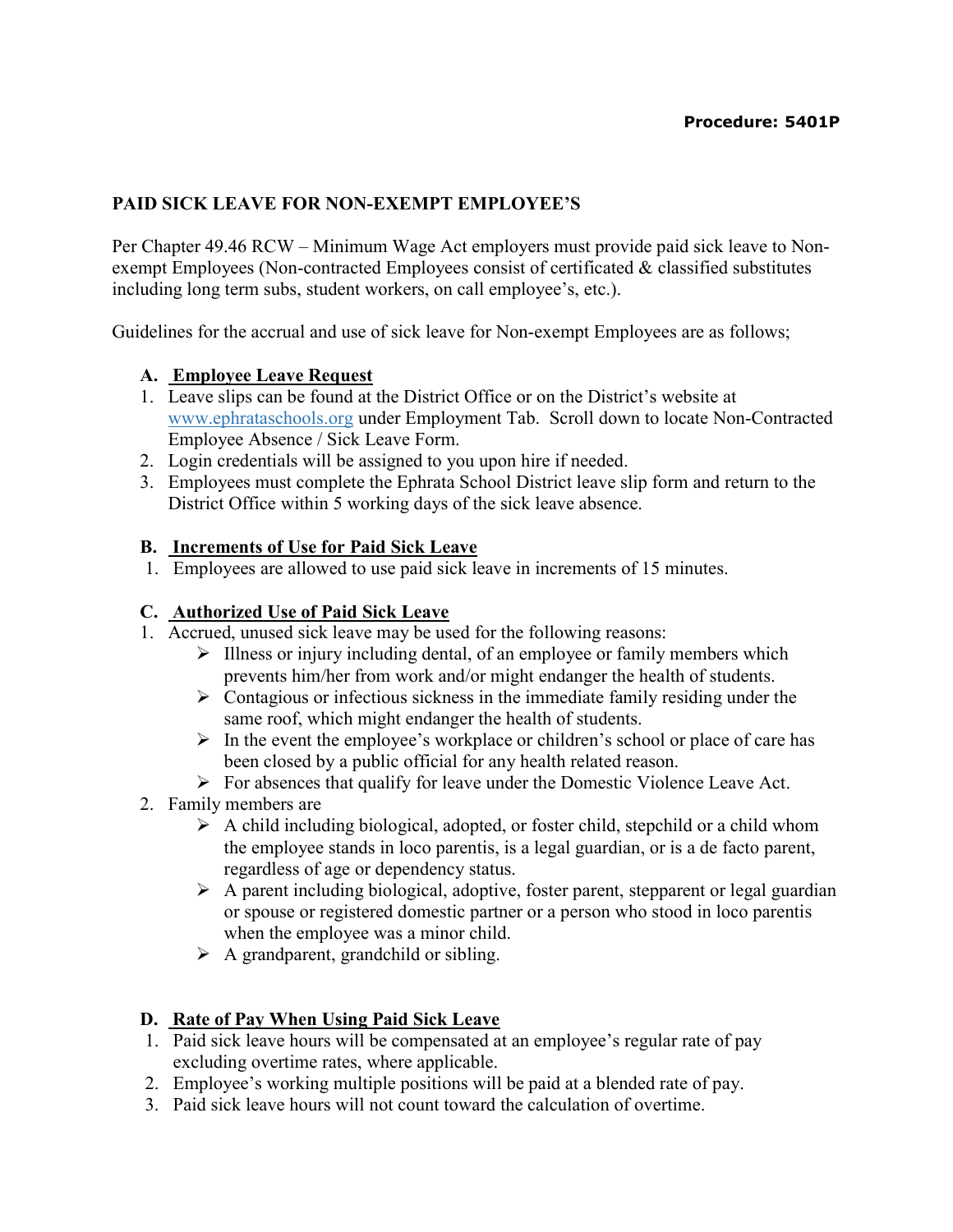# E. Payroll

- 1. Employees will be notified of their paid sick leave balances each month via Employee Access including:
	- $\triangleright$  Accrued paid sick leave balances.
	- $\triangleright$  Used paid sick leave balances.
	- $\triangleright$  Current balance of paid sick leave available for use.

## F. Eligibility to Use Accrued Paid Sick Leave

- 1. Employees are eligible to use accrued paid sick leave 90 days after starting their employment.
- 2. Staff accepting a position in advance of a direct call from the District and then must cancel due to any of the reasons stated under Section C, Authorized Use of Paid Sick Leave is entitled to use their accrued paid sick leave.
- 3. Non-Contracted Employee's receiving a call requesting them to work a position for the day and said employee declines the work will not receive paid sick leave for that day.

### G. Accrual of Paid Sick Leave

- 1. Paid sick leave for Non-Contracted Employees will be accrued the last working day of each month of employment effective January 1, 2018.
- 2. The District will provide a copy of this procedure as the *Employee Paid Sick Leave* Notification at the start of employment.
- 3. Effective January 1, 2018, employees accrue paid sick leave at a rate of one (1) hour for every 40 hours worked.

### H. Paid Sick Leave Accrual Year

1. Accrual year will be the District's fiscal year, September  $1<sup>st</sup>$  through August  $31<sup>st</sup>$ .

### I. Carryover of Paid Sick Leave Hours

1. In August of each year, unused paid sick leave balances of 40 hours or less will be carried over to September of the next fiscal year.

### J. Separation

- 1. If an employee separates from employment, there will not be a financial or other reimbursement to the employee for accrued, unused paid sick leave.
- 2. Unused sick leave balances for Non-exempt Employees will not be transferred to another District, unless said employee is placed in a permanent position with another District.
- 3. The District will not accept the transfer of unused sick leave balances for Nonexempt Employees from another District, unless said employee is placed in a permanent position.

### K. Reinstatement of Employment

- 1. A rehire within 12 months of separation, any accrued, unused sick leave will be reinstated to the employee's paid sick leave balance.
- 2. If an employee is rehired within 12 months of separation, the employee will not be required to wait another 90 days to use the accrued paid sick leave, providing the employee met that requirement during the previous period of employment.